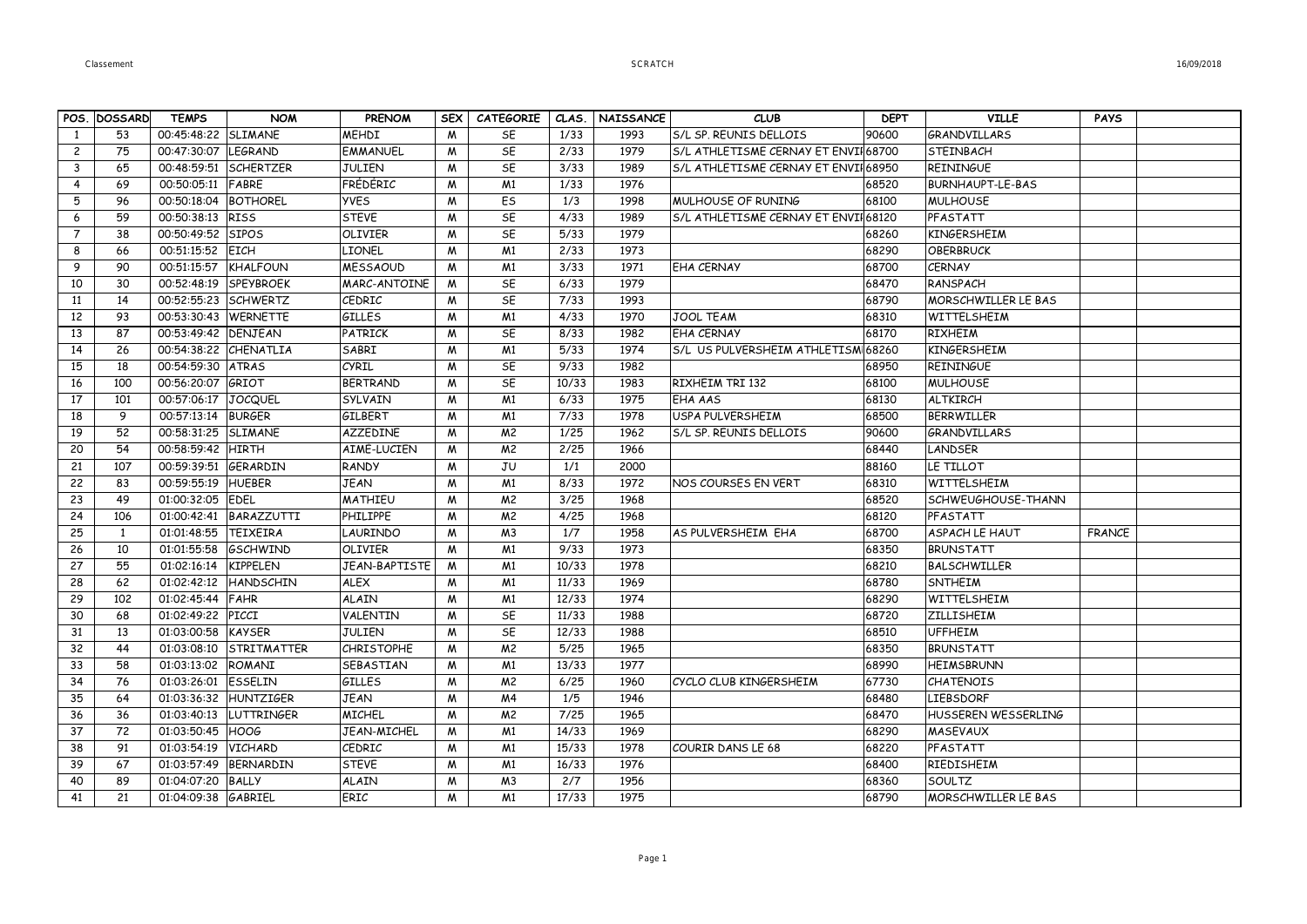|  |  | 16/09/2018 |  |
|--|--|------------|--|
|  |  |            |  |

|    | POS. DOSSARD    | <b>TEMPS</b>    | <b>NOM</b>           | <b>PRENOM</b>     | SEX <sup>1</sup> | <b>CATEGORIE</b> | CLAS. | <b>NAISSANCE</b> | <b>CLUB</b>                        | <b>DEPT</b> | <b>VILLE</b>               | <b>PAYS</b>      |  |
|----|-----------------|-----------------|----------------------|-------------------|------------------|------------------|-------|------------------|------------------------------------|-------------|----------------------------|------------------|--|
| 42 | 79              | 01:04:24:04 GIL |                      | <b>JEROME</b>     | M                | SE               | 13/33 | 1979             | <b>ACIK</b>                        | 68100       | MULHOUSE                   |                  |  |
| 43 | 11              | 01:04:29:47     | <b>MATYSIAK</b>      | <b>ARNAUD</b>     | M                | SE               | 14/33 | 1983             |                                    | 68850       | STAFFELFELDEN              |                  |  |
| 44 | 74              | 01:04:35:45     | <b>JADIN</b>         | <b>YOANN</b>      | M                | SE               | 15/33 | 1986             |                                    | 79379       | <b>MÜLLHEIM</b>            | <b>ILLEMAGNE</b> |  |
| 45 | 5               | 01:04:58:14     | <b>KROENNER</b>      | <b>FRANCOIS</b>   | M                | M <sup>2</sup>   | 8/25  | 1965             |                                    | 68990       | <b>HEIMSBRUNN</b>          | <b>FRANCE</b>    |  |
| 46 | $\overline{4}$  | 01:05:08:50     | <b>YAMANI</b>        | <b>BOUAZZA</b>    | M                | M <sub>4</sub>   | 2/5   | 1947             |                                    | 68200       | <b>MULHOUSE</b>            | <b>FRANCE</b>    |  |
| 47 | 32              | 01:05:20:38     | <b>BIRY</b>          | SEBASTIEN         | M                | SE               | 16/33 | 1985             |                                    | 68190       | <b>UNGERSHEIM</b>          |                  |  |
| 48 | 6               | 01:05:26:32     | PONSOT               | PIERRE            | M                | M <sub>1</sub>   | 18/33 | 1971             |                                    | 68310       | WITTELSHEIM                | <b>FRANCE</b>    |  |
| 49 | 35              | 01:05:46:43     | <b>ESTRADA</b>       | <b>GEORGES</b>    | M                | M <sup>2</sup>   | 9/25  | 1963             |                                    | 90100       | <b>JONCHEREY</b>           |                  |  |
| 50 | 40              | 01:06:02:12     | CORDONNIER           | <b>BERTRAND</b>   | M                | M <sup>2</sup>   | 10/25 | 1963             |                                    | 68520       | <b>BURNHAUPT LE BAS</b>    |                  |  |
| 51 | 29              | 01:06:23:20     | <b>MOREL</b>         | <b>OLIVIER</b>    | M                | M <sub>1</sub>   | 19/33 | 1972             |                                    | 68990       | <b>GALFINGUE</b>           |                  |  |
| 52 | 31              | 01:06:26:53     | CAULIER              | JÉRÔME            | M                | SE               | 17/33 | 1982             |                                    | 68310       | <b>WITTELSHEIM</b>         |                  |  |
| 53 | 12              | 01:06:43:24     | HEINRICH             | <b>ARNAUD</b>     | M                | SE               | 18/33 | 1981             |                                    | 68850       | STAFFELFELDEN              |                  |  |
| 54 | 71              | 01:07:05:54     | <b>MORGEN</b>        | LIONEL            | M                | SE               | 19/33 | 1984             |                                    | 68720       | <b>TAGOLSHEIM</b>          |                  |  |
| 55 | 70              | 01:08:05:10     | <b>LAFOSSAS</b>      | PIERRE            | M                | M <sub>1</sub>   | 20/33 | 1975             | LAFOSSAS                           | 68790       | <b>MORSCHWILLER LE BAS</b> |                  |  |
| 56 | 82              | 01:08:09:46     | <b>MINERY</b>        | PASCAL            | M                | M <sub>1</sub>   | 21/33 | 1973             |                                    | 68890       | <b>REGUISHEIM</b>          |                  |  |
| 57 | $\overline{78}$ | 01:08:21:37     | <b>WILLER</b>        | <b>NICOLAS</b>    | M                | M <sup>2</sup>   | 11/25 | 1968             |                                    | 68530       | <b>BUHL</b>                |                  |  |
| 58 | 88              | 01:08:26:22     | <b>MEYER</b>         | <b>FRANCIS</b>    | M                | M <sup>2</sup>   | 12/25 | 1963             |                                    | 68720       | <b>ZILLISHEIM</b>          |                  |  |
| 59 | 86              | 01:09:28:57     | <b>HERGOTT</b>       | <b>MAURICE</b>    | M                | M <sub>3</sub>   | 3/7   | 1949             |                                    | 68400       | RIEDISHEIM                 |                  |  |
| 60 | 77              | 01:09:37:22     | <b>LIROT</b>         | PATRICK           | M                | M <sup>2</sup>   | 13/25 | 1961             | S/L US PULVERSHEIM ATHLETISM 68700 |             | <b>STEINBACH</b>           |                  |  |
| 61 | 92              | 01:09:40:48     | <b>PEREZ</b>         | VALERIEN          | M                | M <sup>2</sup>   | 14/25 | 1965             |                                    | 68270       | WITTELSHEIM                |                  |  |
| 62 | 15              | 01:09:47:56     | <b>ECHAHDI</b>       | <b>CHAHIDA</b>    | F                | M <sup>2</sup>   | 1/25  | 1964             | <b>USPA PUVERSHEIM</b>             | 68540       | <b>BOLLWILLER</b>          |                  |  |
| 63 | 57              | 01:10:05:43     | PALAT                | <b>MICKAEL</b>    | M                | SE               | 20/33 | 1988             |                                    | 68200       | <b>MULHOUSE</b>            |                  |  |
| 64 | 63              | 01:10:11:42     | <b>DELOFFRE</b>      | FABRICE           | M                | M <sup>2</sup>   | 15/25 | 1966             |                                    | 68210       | <b>TRAUBACH LE BAS</b>     |                  |  |
| 65 | $\overline{c}$  | 01:10:25:48     | GREINER              | VERONIQUE         | F                | M <sub>1</sub>   | 1/33  | 1973             | <b>USPA</b>                        | 68740       | <b>MUNCHHOUSE</b>          | <b>FRANCF</b>    |  |
| 66 | 34              | 01:10:42:28     | MENAZLI              | RACHID            | M                | M <sup>2</sup>   | 16/25 | 1964             |                                    | 68170       | <b>RIXHEIM</b>             |                  |  |
| 67 | 45              | 01:10:44:46     | STRITMATTER          | CATHERINE         | F                | M <sub>1</sub>   | 2/33  | 1975             |                                    | 68350       | <b>BRUNSTATT</b>           |                  |  |
| 68 | 61              | 01:10:58:58     | <b>EICH</b>          | CHRISTIAN         | W                | M <sub>3</sub>   | 4/7   | 1956             | COURSE DU TILLEUL                  | 68520       | <b>BURNHAUPT LE HAUT</b>   |                  |  |
| 69 | 94              | 01:11:22:37     | VANSCHILT            | <b>DOMINIQUE</b>  | M                | M <sup>2</sup>   | 17/25 | 1963             |                                    | 68130       | <b>ALTKIRCH</b>            |                  |  |
| 70 | 50              | 01:11:25:05     | SENSI                | RÉGIS             | M                | M <sup>2</sup>   | 18/25 | 1962             |                                    | 90800       | <b>BAVILLIERS</b>          |                  |  |
| 71 | 28              | 01:12:15:47     | <b>YAMANI</b>        | MAJDA             | F                | SE               | 1/33  | 1981             |                                    | 68850       | <b>STAFFELFELDEN</b>       |                  |  |
| 72 | 84              | 01:13:02:08     | <b>HANDSCHIN</b>     | <b>THIERRY</b>    | M                | M <sup>2</sup>   | 19/25 | 1965             | <b>CCKINGERSHEIM</b>               | 68400       | RIEDISHEIM                 |                  |  |
| 73 | 23              | 01:13:11:29     | <b>GADEIX</b>        | <b>JEAN MARIE</b> | M                | M <sub>4</sub>   | 3/5   | 1948             | <b>CGFM</b>                        | 68200       | <b>MULHOUSE</b>            |                  |  |
| 74 | 73              | 01:13:18:33     | SIBERLIN SOTHER      | <b>REGINE</b>     | F                | M <sub>1</sub>   | 3/33  | 1975             | S/L US THANN ATHLETISME            | 68700       | ASPACH-MICHELBACH          |                  |  |
| 75 | 16              | 01:13:32:40     | <b>WISSON</b>        | <b>BRIGITTE</b>   | F                | M <sub>1</sub>   | 4/33  | 1974             | <b>USPA PULVERSHEIM</b>            | 68840       | PULVERSHEIM                |                  |  |
| 76 | $\overline{7}$  | 01:14:54:28     | <b>WEISS</b>         | <b>MURIEL</b>     | F                | SE               | 2/33  | 1991             | <b>ASPTT TRIATHLON</b>             | 68540       | <b>FELDKIRCH</b>           | <b>FRANCE</b>    |  |
| 77 | 8               | 01:14:55:35     | RIEB                 | DAVID             | M                | SE               | 21/33 | 1989             | ASPTT TRIATHLON                    | 68210       | <b>BUETHWILLER</b>         |                  |  |
| 78 | 105             | 01:16:14:50     | WEISSMULLER          | NATHALIE          | F                | M <sub>1</sub>   | 5/33  | 1973             | <b>JEFFBTRAIL</b>                  | 67170       | <b>BRUMATH</b>             |                  |  |
| 79 | 60              | 01:18:27:21     | <b>BOTTE</b>         | JEAN-JACQUES      | M                | M <sub>4</sub>   | 4/5   | 1947             | AS MUNSTER ATHLETISME              | 68230       | <b>WALBACH</b>             |                  |  |
| 80 | 95              | 01:18:37:56     | <b>ZURBACH</b>       | <b>CELINE</b>     | F                | SE               | 3/33  | 1987             | <b>ONKOUROUX</b>                   | 68220       | <b>HESINGUE</b>            |                  |  |
| 81 | 97              | 01:18:38:01     | <b>SEGOVIANO</b>     | ALBERT            | M                | ES               | 2/3   | 1996             |                                    | 68          | ATTENSCHWILLER             |                  |  |
| 82 | 103             |                 | 01:20:11:27 SCHWERTZ | <b>JEAN MARIE</b> | M                | M <sub>3</sub>   | 5/7   | 1951             |                                    | 68700       | <b>CERNAY</b>              |                  |  |
|    |                 |                 |                      |                   |                  |                  |       |                  |                                    |             |                            |                  |  |